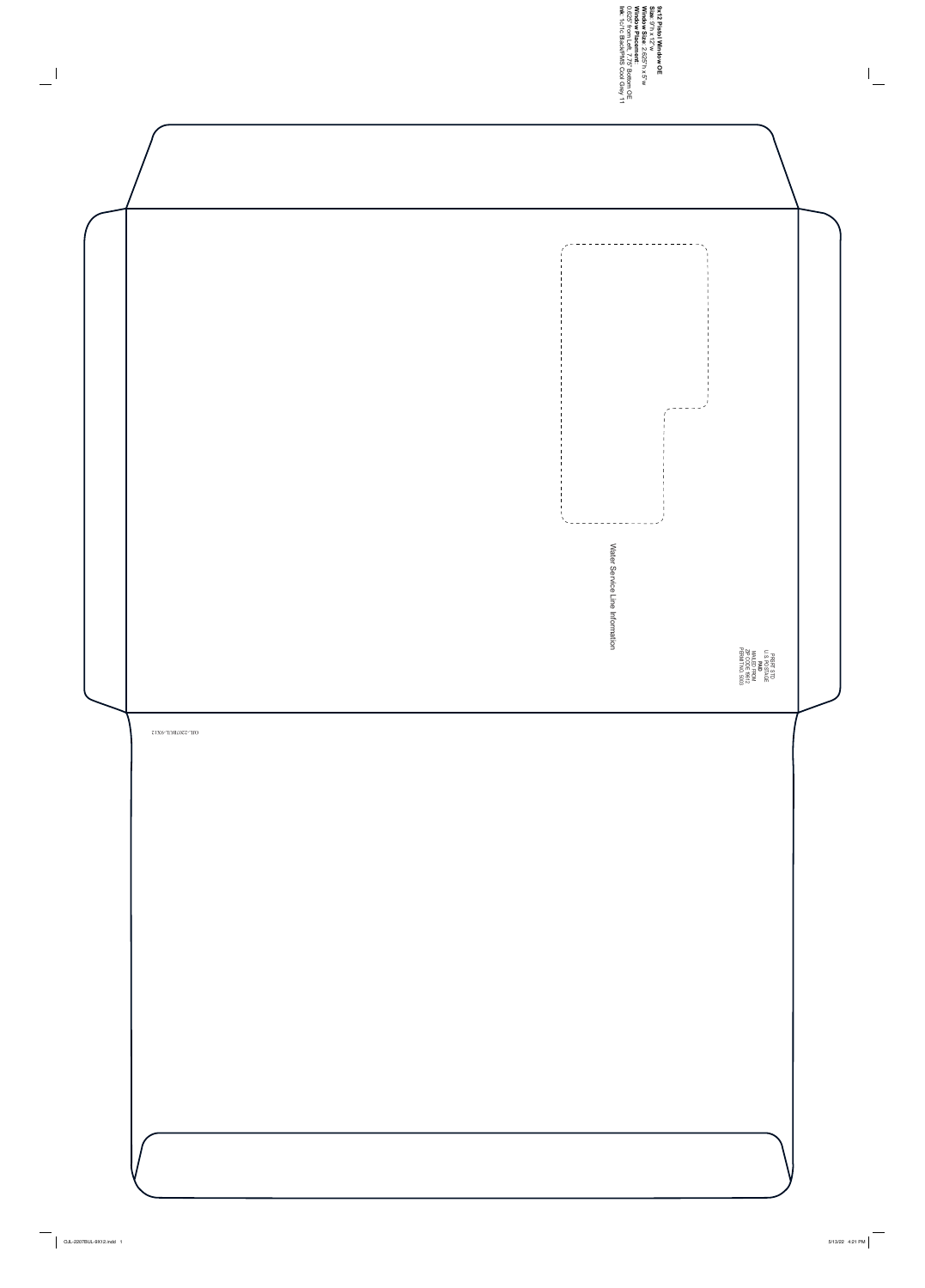|                                                           | <b>Water Service Line Details</b>                                                                                                        |  |
|-----------------------------------------------------------|------------------------------------------------------------------------------------------------------------------------------------------|--|
| <b>METROPOLITAN</b><br>HomeServe®<br>UTILITIES DISTRICT   | < <serv_city_xx>&gt; Water Line Responsibility Information</serv_city_xx>                                                                |  |
| <b>Response Requested</b><br>$<. SAMPLE A SAMPLE>><><><>$ | For:<br>< <serv_city_xx>&gt; homeowners<br/>Re:<br/><b>Exterior water pipe conditions</b><br/>Please reply within 30 days</serv_city_xx> |  |

# *Potential Structural*

# *Pipe Failures FACTORS THAT MAY LEAD TO EXTERIOR WATER PIPE BREAKDOWN*



Environmental factors like surrounding soil properties can cause potential corrosivity that may result in a pipe fracture.

Physical characteristics of pipes may cause failure: Inadequate installation, joint connection failure, pipe wall thickness that can degrade over time due to corrosion or high water pressure.

WNERSHIP RESPONSIBILITY – The exterior water service line on your property belongs to you. Although the Metropolitan Utilities District is your utility provider, the cost of repairing or replacing the line is your responsibility and comes out of your household budget. If the line breaks down, it is up to you to find a technician.

**EPLACEMENT COSTS** – Many factors may compromise lines: Pipe age, pipe material, pipe corrosion, ground shifting and<br>normal wear and tear. Your line could be buried between 1.9 and 8 feet deep,<sup>†</sup> depending on the region o to be inspected. A breakdown can happen to any line. The average cost of replacing a water line is \$2,661.\* Water lines damaged from normal wear and tear are not typically covered by basic homeowners insurance.

**ROTECTION INFORMATION** – The Metropolitan Utilities District wants to help you avoid paying thousands out of pocket if your line needs to be replaced, and has selected HomeServe to offer eligible homeowners *optional* Exterior Water Service Line Coverage. For just \$4.49 per month, you get access to HomeServe's network of contractors to promptly repair or replace your water line in the event of failure, with up to \$10,000 per service call with multiple calls annually (30-day waiting period includes a money-back guarantee) for covered repairs. Coverage  $\triangle$ includes repairing your line and, if necessary, excavation fees. Protection covers all types of pipe materials.

| <b>Please Reply:</b> Within 30 Days | Please Complete and Return the Acceptance Form Today<br>Call Toll-Free 1-833-805-6754 or Visit www.PlansMUDomaha.com and<br>enter <b>Promo Code:</b> DM2207B<br>Available Mon-Fri 8am-8pm   Sat 10am-4pm EST |
|-------------------------------------|--------------------------------------------------------------------------------------------------------------------------------------------------------------------------------------------------------------|
|                                     |                                                                                                                                                                                                              |

† The nationwide average for pipe depth is 5 feet.

\* National average repair costs as of June 2020.

To opt out of future mailings, please contact HomeServe at 1-833-805-6754 and select Option 2

 $2207$ \_JL\_BLT\_LTR 2207\_JL\_BLT\_LTR HomeServe USA Repair Management Corp. ("HomeServe"), with corporate offices located at 601 Merritt 7, 6th Floor, Norwalk, CT 06851, is an *independent company separate from the Metropolitan Utilities District* and offers this optional service plan as an authorized representative of the service contract provider, North American Warranty, Inc., 175 West Jackson Blvd., Chicago, IL 60604. Your choice of whether to participate in this service plan will not affect the price, availability or terms of service from the Metropolitan Utilities District.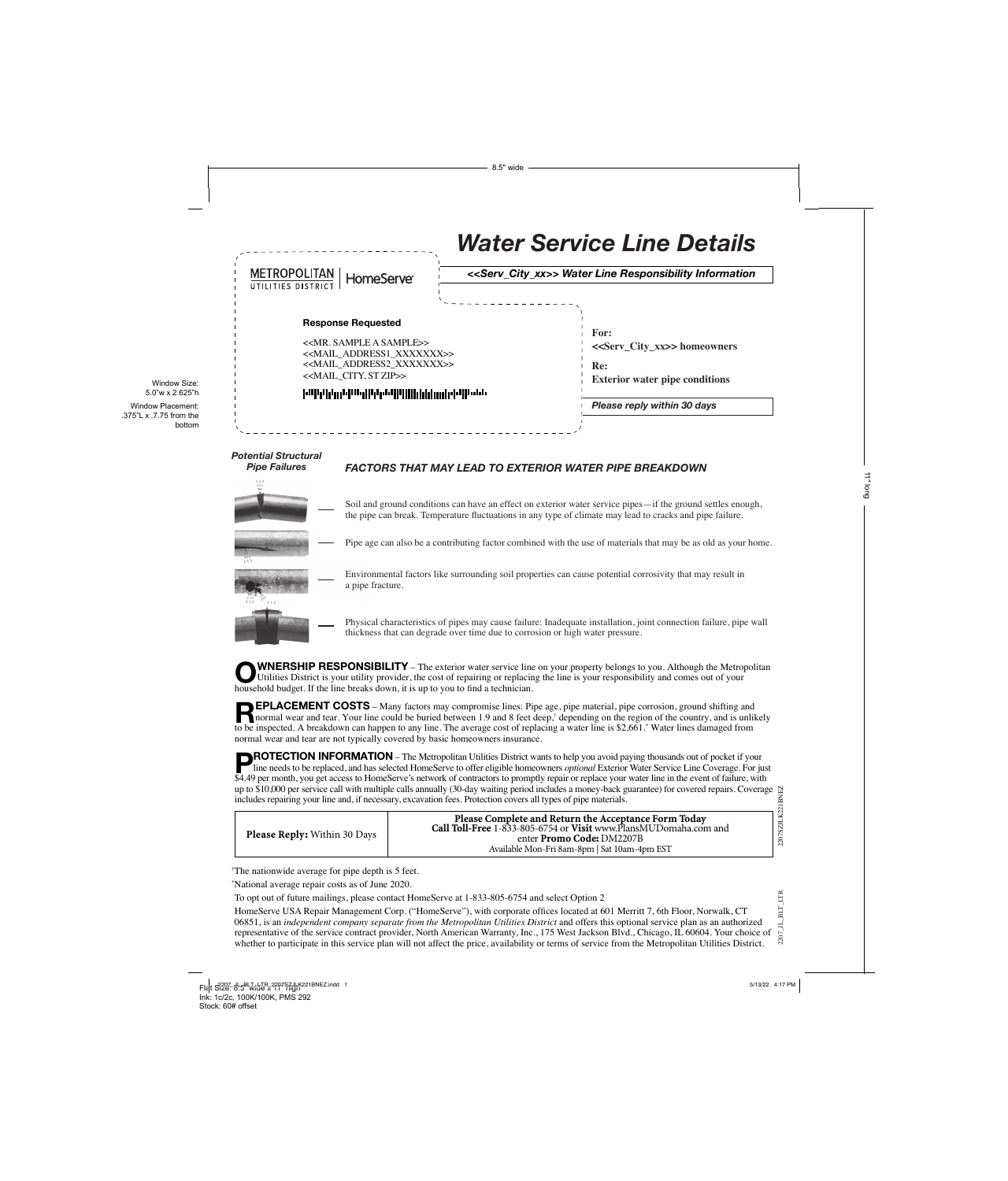## *Water Service Line Responsibility Explained*

Replace water service line (26–100 ft.) **\$2,661 Plan Members:** 

The illustration shows the exterior water service line that is your responsibility as a homeowner. Also shown are repairs that are commonly performed on this line and how much a licensed and insured contractor would typically charge a homeowner for repairs.

Give yourself less to worry about with Exterior Water Service Line Coverage from HomeServe. You'll benefit from a priority response and no bill to pay for covered repairs, up to \$10,000 per service call.

Repair water service line **\$490 \$0.00‡ Plan Members: \$0.00‡** M.U.D. WATER MAIN TYPICAL HOMEOWNER'S **RESPONSIBILITY** WATER SERVICE LINE CURB STOP (STOP BOX) Shut-Off Valve

‡ National average repair costs as of June 2020. No charge for covered repairs up to your service call benefit amount.

## *Frequently Asked Questions And Answers*

#### **What am I responsible for?**

As a homeowner, you are responsible for the exterior water service line from the water main to your home.

#### **Does my homeowners insurance cover this?**

Most basic homeowners insurance policies do not cover repair or replacement due to normal wear and tear of the exterior water service line.

#### **Who is eligible for coverage?**

An owner of both a residential single structure permanently secured to the ground and the land it is located on may be eligible for coverage. You are not eligible if your property is used for commercial purposes; you know of any current problems with your exterior water service line before enrollment; or your entire exterior water service line is shared with a 3rd party or covered by a homeowners' association or the like. In IA, properties with more than 4 dwelling units are not eligible.

#### **What should I know about this coverage?**

*What's covered:* Coverage provides, up to the applicable benefit limit, to repair or replace an exterior water service line for which you have sole responsibility, from your utility's responsibility or external wall of your well casing to the water meter or main shut-off valve inside your home that is damaged due to normal wear and tear, not accident or negligence.

*Not covered:* Branch lines, frozen lines, and damage from accidents, negligence or otherwise caused by you, others or unusual circumstances. Additional exclusions apply. See full Terms and Conditions with complete coverage and exclusion details prior to enrolling by calling 1-833-805-6754 or going to www.PlansMUDomaha.com. Disputes resolved by arbitration, without class action or jury trial, unless otherwise stated in your full Terms and Conditions.

#### **When can I make a service call?**

Your plan starts the day your enrollment is processed. There is an initial 30-day waiting period before you can make a service call, providing 11 months of coverage during the first year. Upon renewal/reactivation (if applicable), there is no waiting period.

#### **What is the cancellation policy?**

Cancel any time by calling HomeServe at 1-833-805-6754. If you cancel within 30 days of your start date, you will get a full refund (less claims paid, where applicable). Cancellations after the first 30 days will result in a pro-rata refund (less claims paid, where applicable).

#### **What is the term of my service agreement?**

The plan is annual. Unless you cancel, your plan automatically renews annually at the then-current renewal price with your same payment terms.

#### **What is E-Z Pay?**

E-Z Pay is a paperless and stress-free way to pay for your coverage. Payments are automatically debited from the bank/checking account of your choice as your payment becomes due, at no additional cost.

#### **Who is HomeServe?**

HomeServe is an independent company, separate from Metropolitan Utilities District. If you would prefer not to receive solicitations from HomeServe, please call 1-833-805-6754.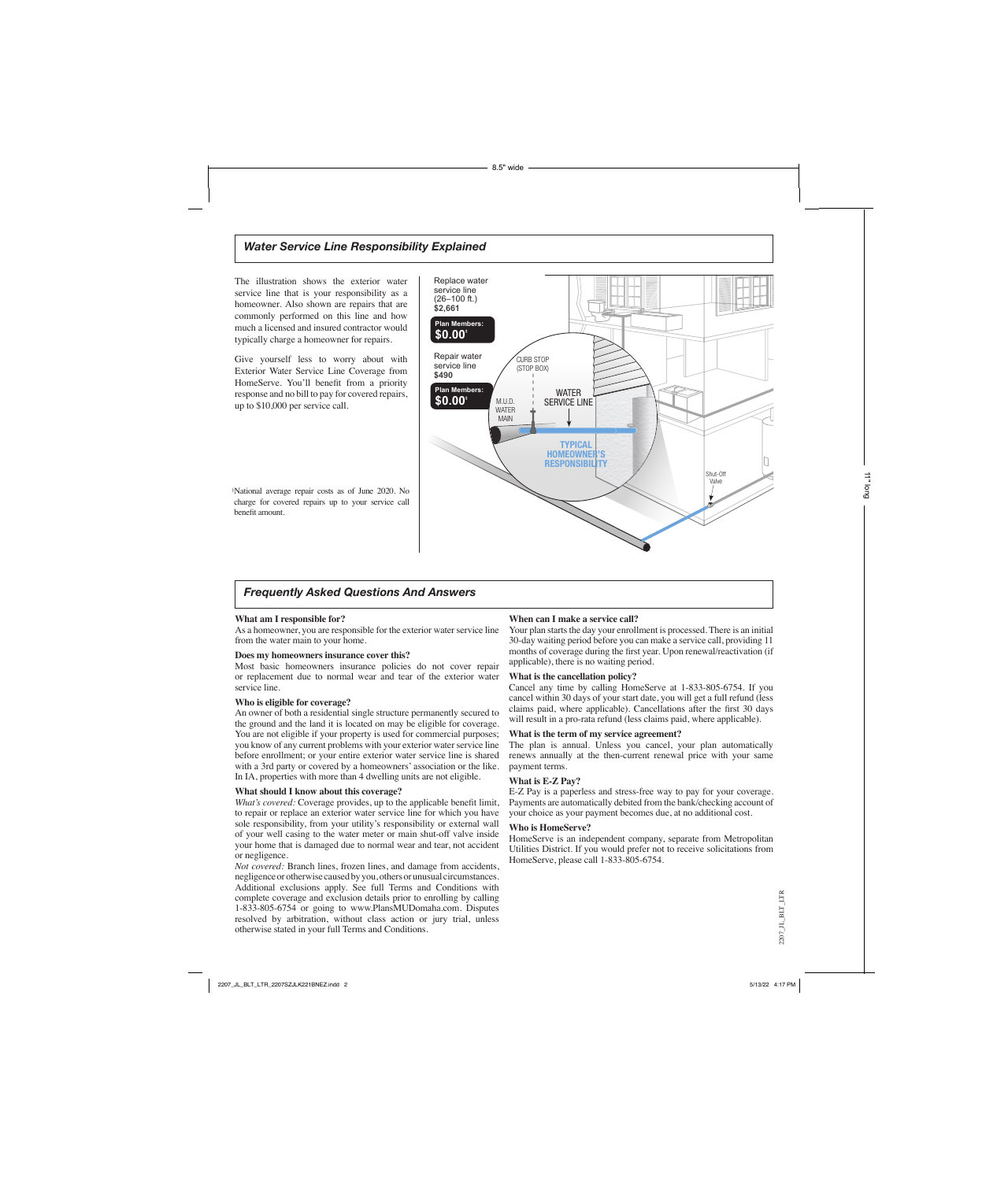# **Acceptance Form**

Please correct name and address information below, if necessary, before submitting.

<<Sample A. Sample>> <<Serv\_Address1\_xxxxxxx>> <<Serv\_Address2\_xxxxxxx>> <<Serv\_City, ST Zip>> PLEASE REPLY BY

By providing my e-mail address, I request that I be e-mailed my current and future agreements and any related documents, and I acknowledge that I can access these documents. I can change my preferences or request paper copies online or by calling HomeServe. The phone number and e-mail address provided below are good ways to reach me.

**E-Z PAY** (see back of letter) 2207SZJLK221xNEZ 2207SZJLK221xNEZ Payment Schedule:

**Ad** 

 $\Box$  \$4.49 per month  $\Box$  \$13.47 per quarter  $\Box$  \$53.88 per year

By signing below, I authorize HomeServe to use account information from the enclosed check to make electronic fund transfers to automatically initiate my first and future debits to my bank account at the frequency and amount specified in the Payment Schedule, plus any applicable taxes, in connection with my payments for Exterior Water Service Line Coverage. I understand my check will be converted to an electronic debit for my first payment, instead of deposited as a paper check. I understand this optional coverage is based on an annual contract and will be *automatically renewed annually* on the same payment terms I selected at the then-current renewal price, plus any applicable taxes, unless I cancel. I can cancel the automatic payments and this contract any time at no additional cost, without obligation to make future plan payments, by calling 1-833-805-6754 or visiting www.homeserve.com. I confirm that I am the homeowner, meet all other coverage eligibility requirements, have read the information in this package in its entirety, and understand there are limitations and exclusions.

|                                        |               | additional cost, without obligation to make future plan payi<br>confirm that I am the homeowner, meet all other coverage el<br>entirety, and understand there are limitations and exclusions. |
|----------------------------------------|---------------|-----------------------------------------------------------------------------------------------------------------------------------------------------------------------------------------------|
| -375"< <matchbackid>&gt;</matchbackid> | .25'<br>.375" | $<<$ Mailcode> $>>$ -25" $\vdash$                                                                                                                                                             |

| <b>Signature</b> (required) |
|-----------------------------|
|                             |
|                             |

 $<<$ 2207SZJLK221xNEZ-xxxx $>>$ 

**Promo Code: <<DM2207A>>** 

 $<>$ 

**E-mail: Phone:**